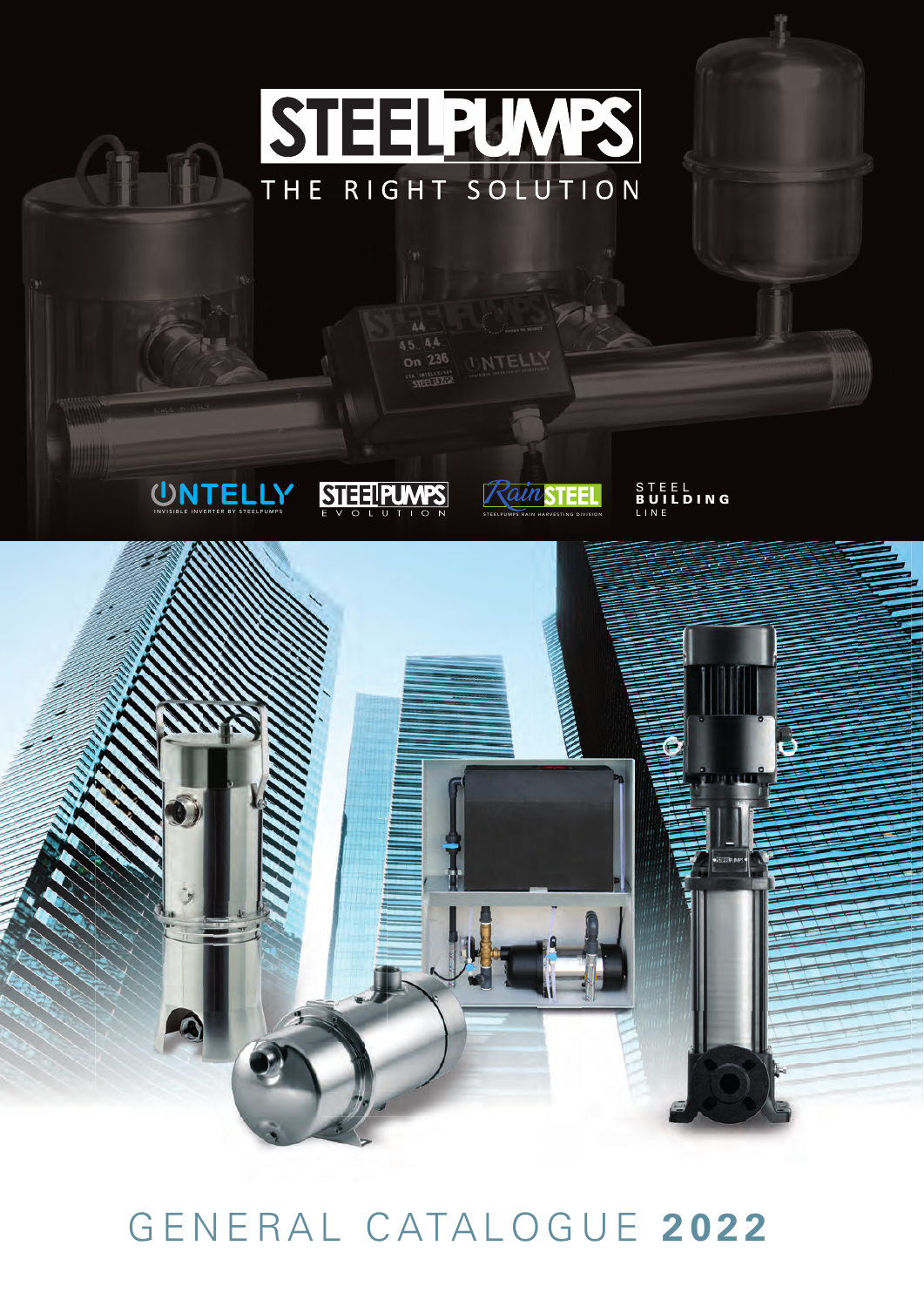## **ISO 9001 : 2015 CERTIFICATION**



## **QUALITY POLICY**

The Management has established that the priority aspects that must be followed with determination, in the context of all the activities carried out and with the involvement of all staff, are the quality of company performance and the satisfaction of its customers. This is why it has decided to develop a Quality Management System compliant with the ISO 9001 standard; the system is based on a riskbased thinking approach that allows the organization to determine the factors that could generate process deviations and to implement preventive controls to minimize negative effects and better seize opportunities from the market by anticipating trends. We are proud to have obtained this certification, which is fundamental to our development and a guarantee for our customers.



**ASSOCIAZIONE ITALIANA** PRODUTTORI POMPE



ITALIAN PRODUCT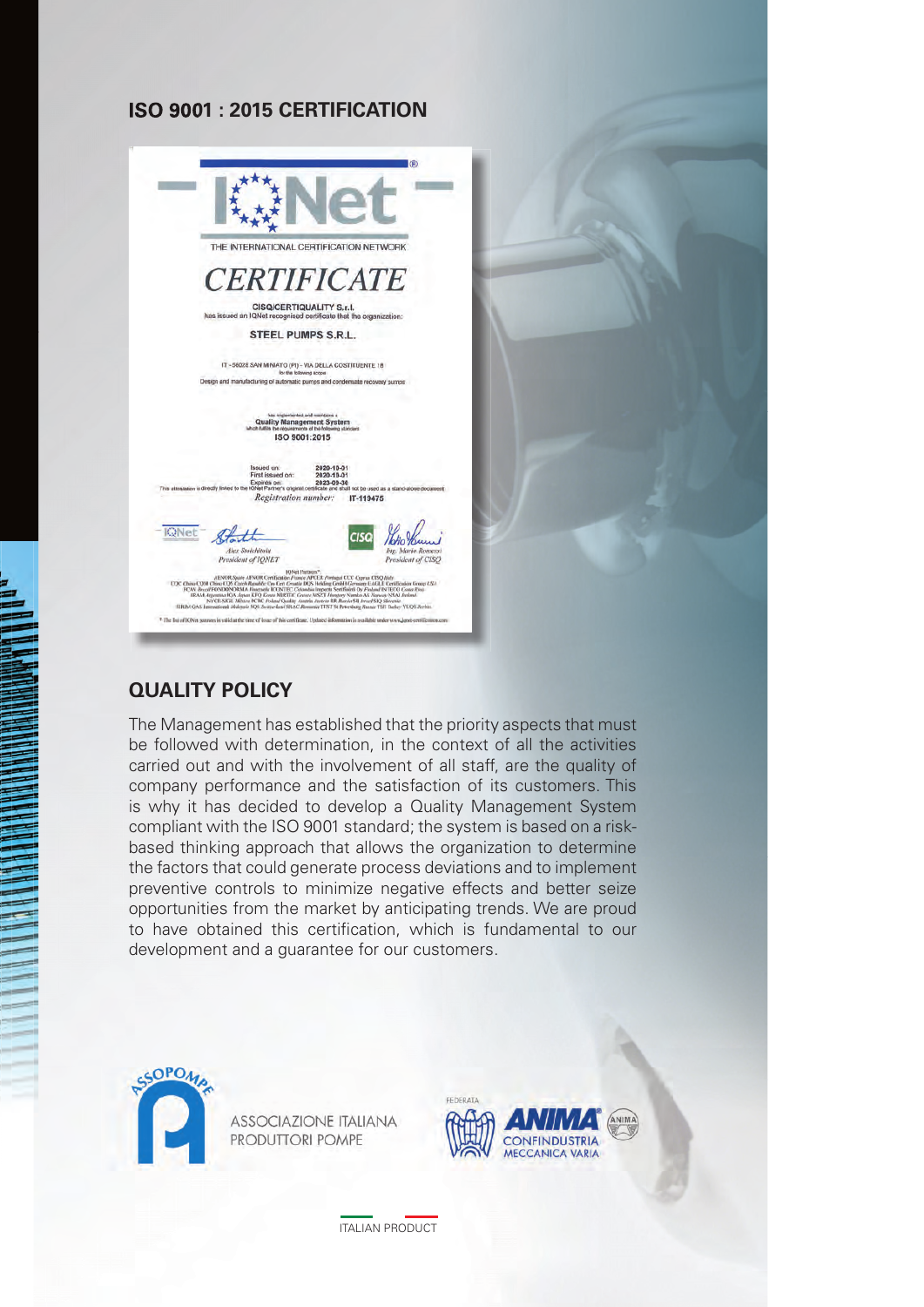GRAFICA **Franco Ferrucci**

STAMPA **Tipografia Monteserra** 

> COPYRIGHT **Steelpumps srl**

Printed in Italy

In the continuous search for technical and functional improvements, STEELPUMPS s.r.l. reserves the right to make changes also substantial to its products, which may be made without notice. Any reproduction, even partial, of the catalog is prohibited unless authorized by STEELPUMPS s.r.l.